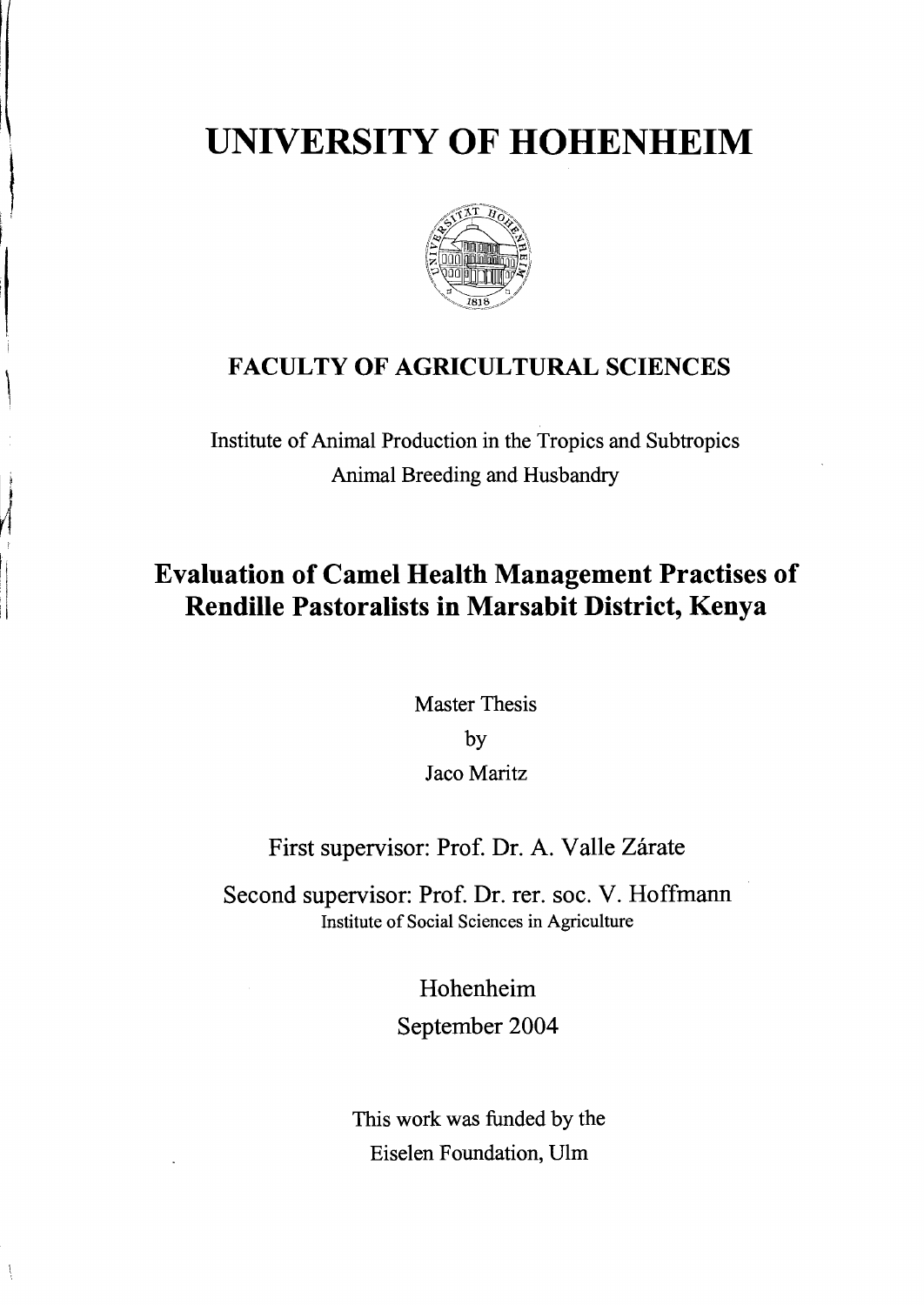#### 7 SUMMARY

Different disease conditions and mineral deficiencies are said to pose important constraints in the overall management of camels in pastoral husbandry system. However, health management practises conducted by the pastoralists are rarely assessed.

The aim of the study was to show the importance of the different disease conditions and mineral deficiencies affecting the Rendille camels and to capture the management related to these disease conditions and mineral supply, applied by the RendiIle pastoralists.

The current study was carried out in the Rendille area of Marsbit district, Northern Kenya from March 2004 to June 2004.

Seasonal diagrams and mapping was used as part of the tools of Participatory Rural Appraisal to get qualitative and quantitative information on the health management and mineral supply management practises applied by the Rendille pastoralists towards their camels for the time period from March 2003 to March 2004.

For the health management digram 30 group interviews with a total of 89 elders were held. Information on 640 disease incidences was obtained from 89 herds. Information on 17 mobile herd grazing patterns and 108 mineral deficiency incidences was obtained from 37 herds for the mineral supply diagram.

The visual tools; seasonal diagrams and mapping proved appropriate for collecting detailed data time- and cost effective in the present study.

The information gained revealed temporal as well as spatial patterns of occurrence of disease and mineral deficiency. Furthermore, for each case recorded the respective management practises could be captured to shed light on the range of practises conducted by the pastoralists.

The disease condition called *Afturu* had the highest proportional morbidity rate among the diseases affecting the Rendille camels for the time period under investigation. Diarrhoea had the highest case fatality rate and the disease condition called *Khanid* the highest mortality rate.

The Rendille pastoralists possess knowledge on differential diagnostics of disease conditions and on treatments applied for these disease conditions affecting their camels. Some diseases are cured by the health management the pastoralists practise hut there are however a number of disease conditions where the treatments applied are only partially successful, such as for the diseases called *Khanid, Dahassi, Dhowhoho* and *Malah.*  Information on the aetiology, pathology and treatment possibilities of the latter four disease conditions is not known yet. A further constraint faced by the pastoralists in their health management is the low availability of modern veterinary medicine in this area.

Mineral deficiencies affecting the Rendille camels occur mainly after the end of the rainy season and there is a difference in the frequency of mineral deficiency signs exhibited by the different camel herds of the three main settlements, Kargi, Korr and Ngurunit. The herds from Ngurunit show the majority of deficiency signs.

The degree to which pastoralists from the different areas supply minerals to their camels, by taking the camels to different salty grazing areas and salty water sourees, was different for the different locations.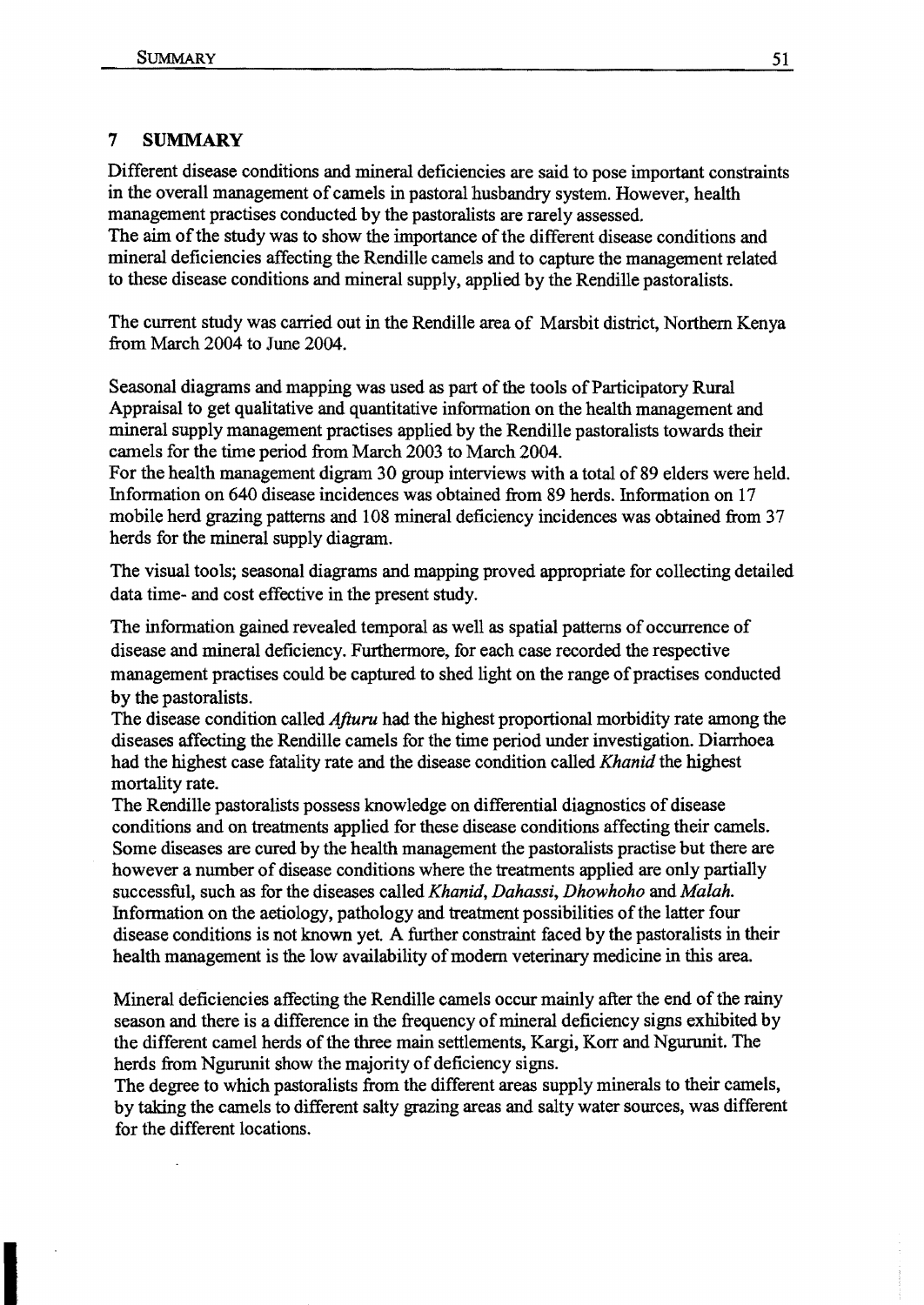#### 8 ZUSAMMENFASSUNG

Unterschiedliche Krankheitsbilder und Mineralstoff-Mangelerscheinungen stellen bedeutende Hindernisse im generellen Management von Kamelen in pastoralen Tierhaltungssystemen dar.

Bisher war das Tiergesundheitsmanagement von Pastoralisten kaum Gegenstand wissenschaftlicher Untersuchungen.

Ziel dieser Studie war es, die Wichtigkeit unterschiedlicher Erkrankungen und Mineralstoff-Mangelerscheinungen bei Kamelen im Tierhaltungssystem der Rendille Pastoralisten Nordkenias aufzuzeigen und die diesbezüglichen Managementmaßnahmen der Rendille Pastoralisten zu beschreiben.

Die Studie wurde im Zeitraum März-Juni 2004 im Rendillegebiet des Marsabit Distrikts in Nordkenia durchgeführt.A1s methodische Werkzeuge kamen saisonale Diagramme (Kalender) und Landkarten zur zeitlichen und räumlichen Erfassung qualitativer und quantitativer Informationen über Präventions- und Heilmethoden sowie über Mineralstoffversorgung bei Kamelen der Rendille Pastoralisten zur Anwendung. Die Infonnationen wurden retrospektiv fiir den Zeitraum März 2003 bis März 2004 erfragt.

Zum Thema Gesundheitsmanagement wurden 30 Gruppeninterviews mit insgesamt 89 Pastoralisten geführt. Es wurden Informationen über 640 Neuerkrankungen in insgesamt 89 Herden erhoben. Außerdem wurden für 17 mobile Herden detaillierte Informationen über deren Weidewege erfasst und kartographiert. In diesem Zusammenhang wurden ebenfalls detaillierte Informationen über 108 Fälle von Mineralstoffmangelerscheinungen in 37 Herden erhoben.

Die visuellen Werkzeuge (saisonale Diagramme und Karten) erwiesen sich als geeignete Instrumente zur detaillierten Datenvermittlung. Die Informationsgewinnung konnte zeitund kostengünstig erfolgen.Die gewonnenen Informationen deckten zeitliche und räumliche Erscheinungsmuster der Erkrankungen und Mineralstoffinangelerscheinungen auf.Weiterhin konnten fiir jeden aufgezeichneten Fall Informationen über die Art und den Erfolg der verschiedenen Heilpraktiken der Pastoralisten erhoben werden.

Die Erkrankung *Afturu* hatte den größten Anteil an den Erkrankungen der Rendille Kamele im Untersuchungszeitraum. Durchfallerkrankungen hatten die höchste Fatalitätsrate, wohingegen die Erkrankung *Khanid* die höchste Mortalitätsrate aufwies.

Die Rendille Pastoralisten verfügen über breite differentialdiagnostische Kenntnisse über unterschiedliche Krankheiten sowie Kenntnisse über deren Behandlungsmethoden. Einige der Erkrankungen können durch die Behandlungen der Pastoralisten erfolgreich therapiert werden, jedoch gibt es noch eine Vielzahl an Erkrankungen, bei denen die Behandlung nur teilweise erfolgreich ist. Die trifft auf Erkrankungen wie *Khanid, Dahassi, Dhowhoho* und *Malah* zu.Informationen über Äthiologie, Pathologie und Therapie der letztgenannten vier Erkrankungen sind bisher unbekannt.

Ein weiteres Hindernis fiir die Pastoralisten stellt die geringe Verfügbarkeit moderner veterinärmedizinischer Versorgung und Medikamente in ihrem Gebiet dar.

Mineralstoffmangelerscheinungen treten bei den Rendille Kamelen vorwiegend nach dem Ende der Regenzeit auf und es zeigen sich Unterschiede in der Häufigkeit der Auftretens von Mineralmangelzeichen unter den Kamelen der 3 Hauptgebiete Kargi, Korr und Ngurunit. Die Herden von Ngurunit weisen die meisten Mangelerscheinungen auf. Wie viel Mineralien die Kamele in den unterschiedlichen Gebieten aufnehmen indem die

I I